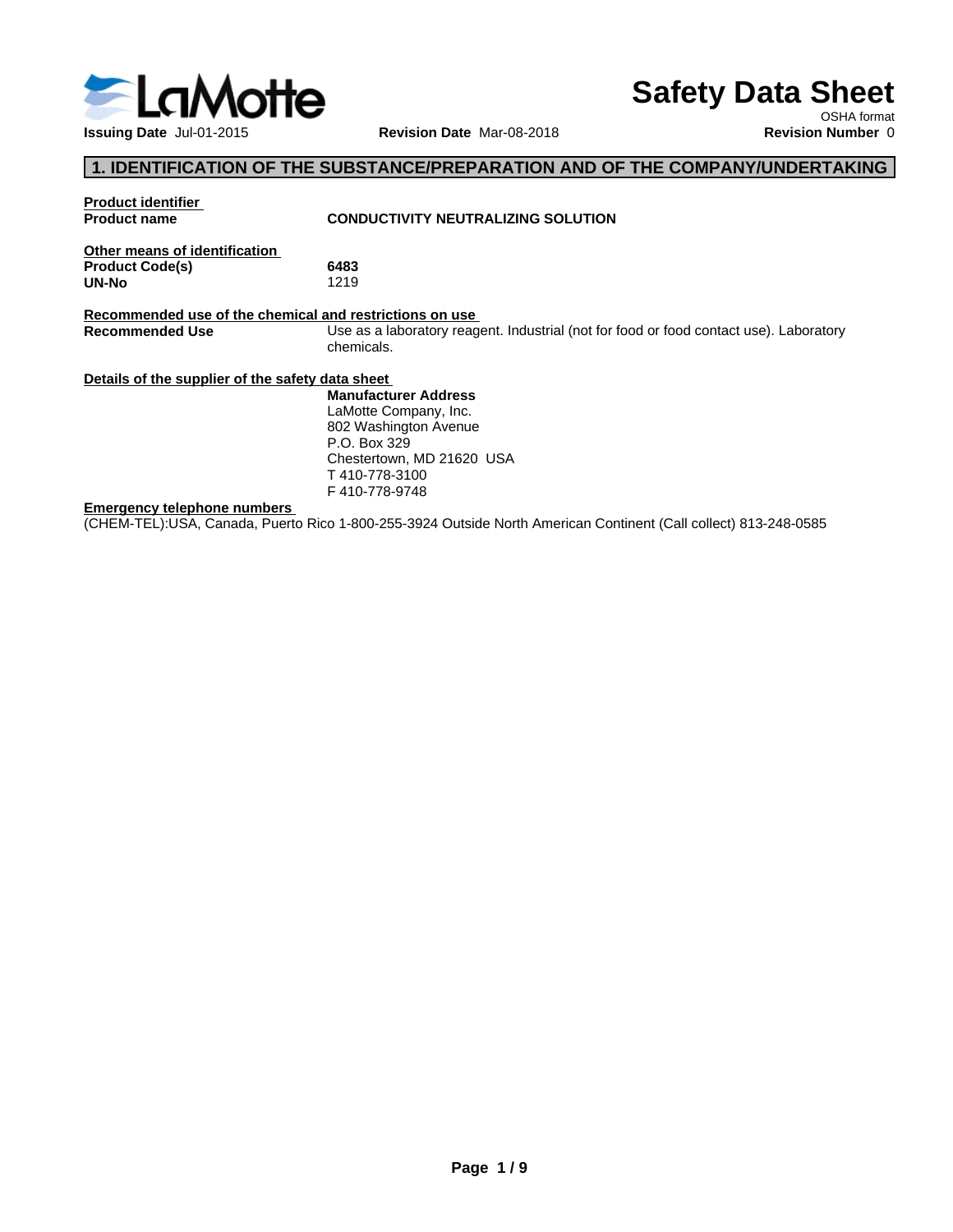### **2. HAZARDS IDENTIFICATION**

| Serious eye damage/eye irritation                | lCategorv 2  |
|--------------------------------------------------|--------------|
| Carcinogenicity                                  | ICategory 1A |
| Specific target organ toxicity (single exposure) | ICategory 3  |
| Physical hazards Flammable Liquids.              | lCategorv 2  |

#### **EMERGENCY OVERVIEW**

### **DANGER**

#### **Hazard statements**

Causes serious eye irritation. May cause cancer. May cause drowsiness or dizziness. . Highly flammable liquid and vapor.



#### **Precautionary Statements - Prevention**

Obtain special instructions before use. Do not handle until all safety precautions have been read and understood. Use personal protective equipment as required.Wash face, hands and any exposed skin thoroughly after handling. Wear eye/face protection. Avoid breathing dust/fume/gas/mist/vapors/spray. Use only outdoors or in a well-ventilated area. Keep away from heat/sparks/open flames/hot surfaces. No smoking. Keep container tightly closed. Use only non-sparking tools. Take precautionary measures against static discharge. Keep cool.

**Response:** IF exposed orconcerned: Get medical advice/attention. IF IN EYES: Rinse cautiously with water for several minutes. Remove contact lenses, if present and easy to do. Continue rinsing. If eye irritation persists: Get medical advice/attention. IF ON SKIN (or hair): Remove immediately all contaminated clothing. Rinse skin with water. IF INHALED: Remove victim to fresh air and keep at rest in a position comfortable for breathing. IF SWALLOWED:. Drink 1 or 2 glasses of water. Call a physician immediately. In case of fire: Use CO2, dry chemical, or foam for extinction

#### **Storage:**

Store locked up. Keep container tightly closed and in a well-ventilated place. **Disposal:** Dispose of contents/container to an approved waste disposal plant.

#### **Other Hazards**

May be harmful if swallowed.

### **3. COMPOSITION/INFORMATION ON INGREDIENTS\***

| <b>Chemical name</b>    | <b>CAS No</b> | Weight-%  |
|-------------------------|---------------|-----------|
| Phenolphthalein         | 7--09-8<br>77 | <b>w.</b> |
| Citric acid monohydrate | 5949-29-      | $5 - 10$  |
| Isopropyl alcohol       | 67-63-0       | $30 - 40$ |

#### **4. FIRST AID MEASURES**

#### **First Aid Measures**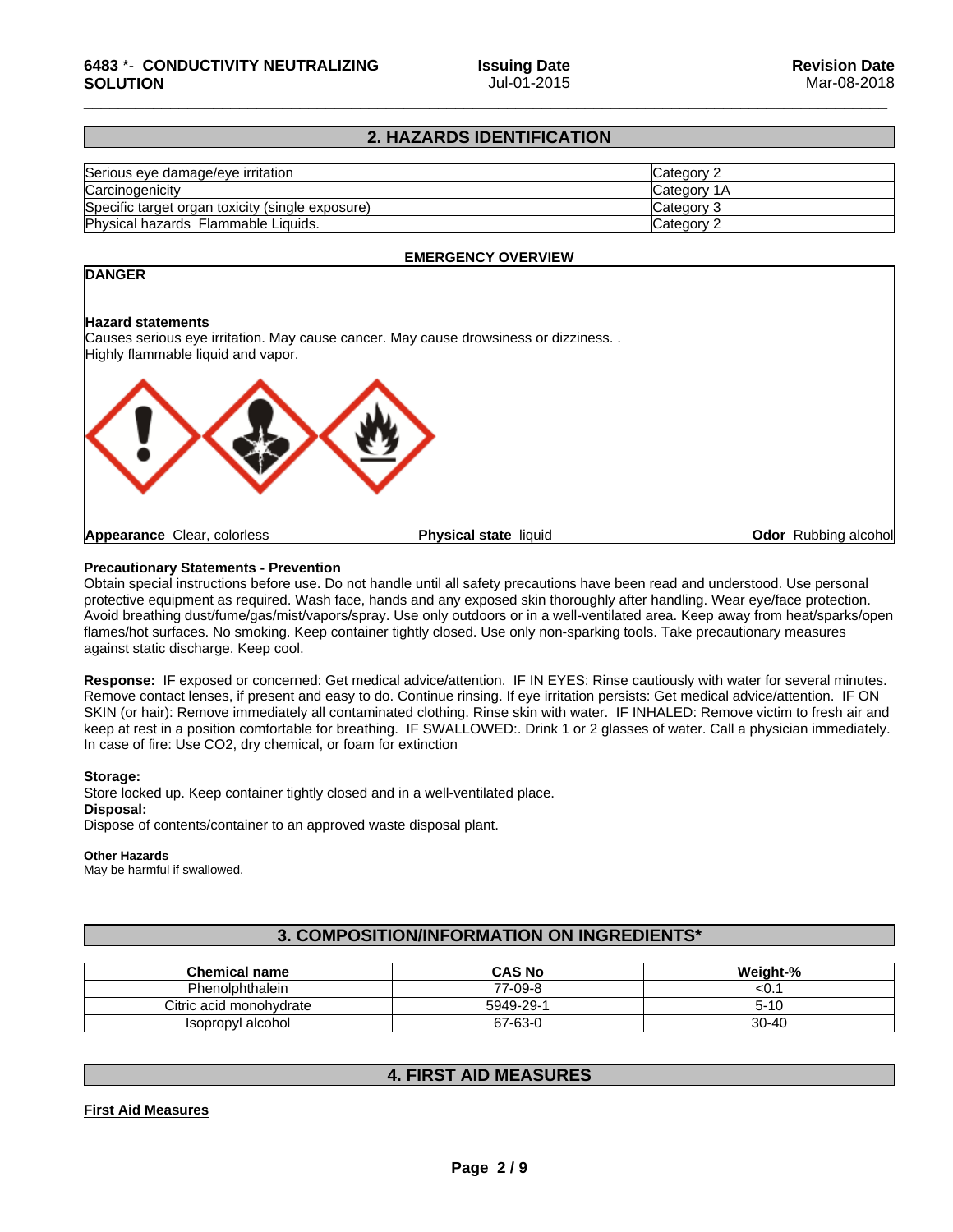| <b>General advice</b>              | Do not get in eyes, on skin, or on clothing. Consult a physician.                                                                                                                                                                                          |
|------------------------------------|------------------------------------------------------------------------------------------------------------------------------------------------------------------------------------------------------------------------------------------------------------|
| Eye contact                        | Rinse thoroughly with plenty of water for at least 15 minutes, lifting lower and upper eyelids.<br>Consult a physician.                                                                                                                                    |
| <b>Skin contact</b>                | Wash off immediately with plenty of water for at least 15 minutes. Consult a physician.                                                                                                                                                                    |
| <b>Inhalation</b>                  | Remove to fresh air. If breathing is difficult, give oxygen. If not breathing, give artificial<br>respiration and contact emergency personnel. Call a physician immediately.                                                                               |
| Ingestion                          | Drink 1 or 2 glasses of water. Call a physician immediately. DO NOT induce vomiting<br>unless directed to do so by a physician or poison control center.                                                                                                   |
| Self-protection of the first aider | Use personal protective equipment. Do not use mouth-to-mouth method if victim ingested or<br>inhaled the substance; give artificial respiration with the aid of a pocket mask equipped with<br>a one-way valve or other proper respiratory medical device. |

### **5. FIREFIGHTING MEASURES**

#### **Suitable extinguishing media**

Water spray, dry chemical, carbon dioxide (CO<sub>2</sub>), or foam.

#### **Specific hazards arising from the chemical**

Vapors may travel to source of ignition and flash back.

### **Protective equipment and precautions for firefighters**

As in any fire, wear self-contained breathing apparatus pressure-demand, MSHA/NIOSH (approved or equivalent) and full protective gear.

|                                                              | <b>6. ACCIDENTAL RELEASE MEASURES</b>                                                                                                                                                                                                      |  |  |
|--------------------------------------------------------------|--------------------------------------------------------------------------------------------------------------------------------------------------------------------------------------------------------------------------------------------|--|--|
|                                                              | Personal precautions, protective equipment and emergency procedures                                                                                                                                                                        |  |  |
| <b>Personal precautions</b>                                  | See section 8. Ensure adequate ventilation. Remove all sources of ignition.                                                                                                                                                                |  |  |
| <b>Environmental precautions</b>                             | See Section 12 for additional Ecological Information.                                                                                                                                                                                      |  |  |
| Methods and material for containment and cleaning up         |                                                                                                                                                                                                                                            |  |  |
| <b>Methods for containment</b>                               | Absorb spill with inert material (e.g. dry sand or earth), then place in a chemical waste<br>container. Dispose according to federal, state, and local regulations.                                                                        |  |  |
| Methods for cleaning up                                      | After cleaning, flush away traces with water.                                                                                                                                                                                              |  |  |
|                                                              | 7. HANDLING AND STORAGE                                                                                                                                                                                                                    |  |  |
| <b>Precautions for safe handling</b>                         |                                                                                                                                                                                                                                            |  |  |
| <b>Handling</b>                                              | Handle in accordance with good industrial hygiene and safety practice. Prevent contact with<br>skin, eyes, and clothing. Do not taste or swallow. Do not eat, drink, or smoke when using<br>this product.                                  |  |  |
| Conditions for safe storage, including any incompatibilities |                                                                                                                                                                                                                                            |  |  |
| Storage:                                                     | Keep containers tightly closed in a dry, cool and well-ventilated place. Keep away from heat<br>and sources of ignition. Keep away from direct sunlight. Store away from strong acids and<br>oxidizers. Keep out of the reach of children. |  |  |
| <b>Incompatible Products</b>                                 | Strong oxidizing agents. Strong acids. anhydrides. Aluminium.                                                                                                                                                                              |  |  |
|                                                              | <b>8. EXPOSURE CONTROLS/PERSONAL PROTECTION</b>                                                                                                                                                                                            |  |  |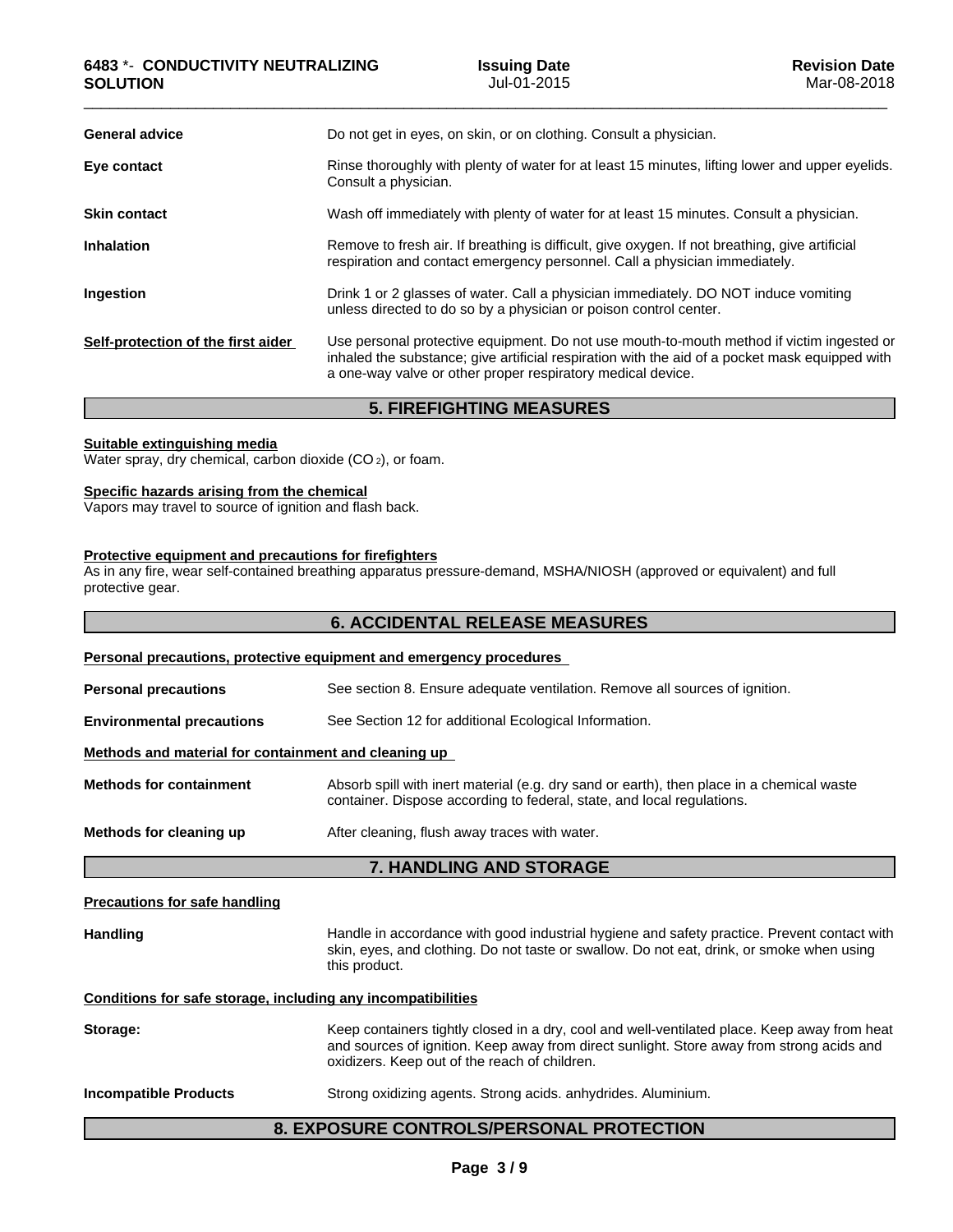#### **Control parameters**

| <b>Chemical name</b>                                                  | <b>ACGIH TLV</b>                                                                          | <b>OSHA PEL</b>                                                                                                                                                                 | <b>NIOSH IDLH</b>                                                                                                    |  |
|-----------------------------------------------------------------------|-------------------------------------------------------------------------------------------|---------------------------------------------------------------------------------------------------------------------------------------------------------------------------------|----------------------------------------------------------------------------------------------------------------------|--|
| Phenolphthalein<br>77-09-8                                            | $\star$                                                                                   |                                                                                                                                                                                 | Not Established                                                                                                      |  |
| Citric acid monohydrate<br>5949-29-1                                  | $\star$                                                                                   | $\star$                                                                                                                                                                         | Not Established                                                                                                      |  |
| Isopropyl alcohol<br>67-63-0                                          | STEL: 400 ppm<br>TWA: 200 ppm                                                             | TWA: 400 ppm<br>TWA: 980 mg/m <sup>3</sup><br>(vacated) TWA: 400 ppm<br>(vacated) TWA: 980 mg/m <sup>3</sup><br>(vacated) STEL: 500 ppm<br>(vacated) STEL: 1225 mg/m $3$        | <b>IDLH: 2000 ppm</b><br>TWA: 400 ppm<br>TWA: 980 mg/m <sup>3</sup><br>STEL: 500 ppm<br>STEL: 1225 mg/m <sup>3</sup> |  |
| <b>Appropriate engineering controls</b>                               |                                                                                           |                                                                                                                                                                                 |                                                                                                                      |  |
| <b>Engineering Measures</b>                                           | air-oxygen levels at or above 19.5%.                                                      | Ensure that eyewash stations and safety showers are close to the workstation location.<br>Local exhaust ventilation to prevent accumulation of high concentrations and maintain |                                                                                                                      |  |
| Individual protection measures, such as personal protective equipment |                                                                                           |                                                                                                                                                                                 |                                                                                                                      |  |
| <b>Eye/Face Protection</b>                                            | Wear safety glasses with side shields (or goggles).                                       |                                                                                                                                                                                 |                                                                                                                      |  |
| Skin and body protection                                              | Nitrile rubber. Gloves & Lab Coat.                                                        |                                                                                                                                                                                 |                                                                                                                      |  |
| <b>Respiratory protection</b>                                         | Use only with adequate ventilation. Handle in an enclosing hood with exhaust ventilation. |                                                                                                                                                                                 |                                                                                                                      |  |
| <b>Hygiene Measures</b>                                               | Do not eat, drink or smoke when using this product.                                       |                                                                                                                                                                                 |                                                                                                                      |  |

### **9. PHYSICAL AND CHEMICAL PROPERTIES**

### **Information on basic physical and chemical properties**

| <b>Physical state</b><br>Appearance                                                                                                                                                                                                                                                                                                                  | liquid<br>Clear, colorless                                                                                                                                                                                                                                                                                 | Odor                          | Rubbing alcohol |
|------------------------------------------------------------------------------------------------------------------------------------------------------------------------------------------------------------------------------------------------------------------------------------------------------------------------------------------------------|------------------------------------------------------------------------------------------------------------------------------------------------------------------------------------------------------------------------------------------------------------------------------------------------------------|-------------------------------|-----------------|
| <b>Property</b>                                                                                                                                                                                                                                                                                                                                      | Values                                                                                                                                                                                                                                                                                                     | Remarks • Method              |                 |
| рH<br>Melting point / freezing point<br>Boiling point / boiling range<br><b>Flash point</b><br><b>Evaporation rate</b><br><b>Flammability (solid, gas)</b><br><b>Flammability Limit in Air</b><br><b>Upper flammability limit:</b><br>Lower flammability limit:                                                                                      | No information available<br>82 °C / 180 °F<br>ca 21 °C / 70 °F<br>No information available<br>12.7% Isopropanol<br>2% Isopropanol                                                                                                                                                                          | for Isopropanol<br>Closed cup |                 |
| Vapor pressure<br>Vapor density<br><b>Specific gravity</b><br><b>Water solubility</b><br>Solubility in other solvents<br><b>Partition coefficient</b><br><b>Autoignition temperature</b><br><b>Decomposition temperature</b><br><b>Kinematic viscosity</b><br><b>Dynamic viscosity</b><br><b>Explosive properties</b><br><b>Oxidizing properties</b> | 44 mmHg @ 25°C (Isopropanol)<br>$>1$ (Air=1)<br>No information available<br>Soluble<br>No information available<br>No information available<br>425 °C / 797 °F<br>No information available<br>No information available<br>No information available<br>No information available<br>No information available | for Isopropanol               |                 |

**Other Information**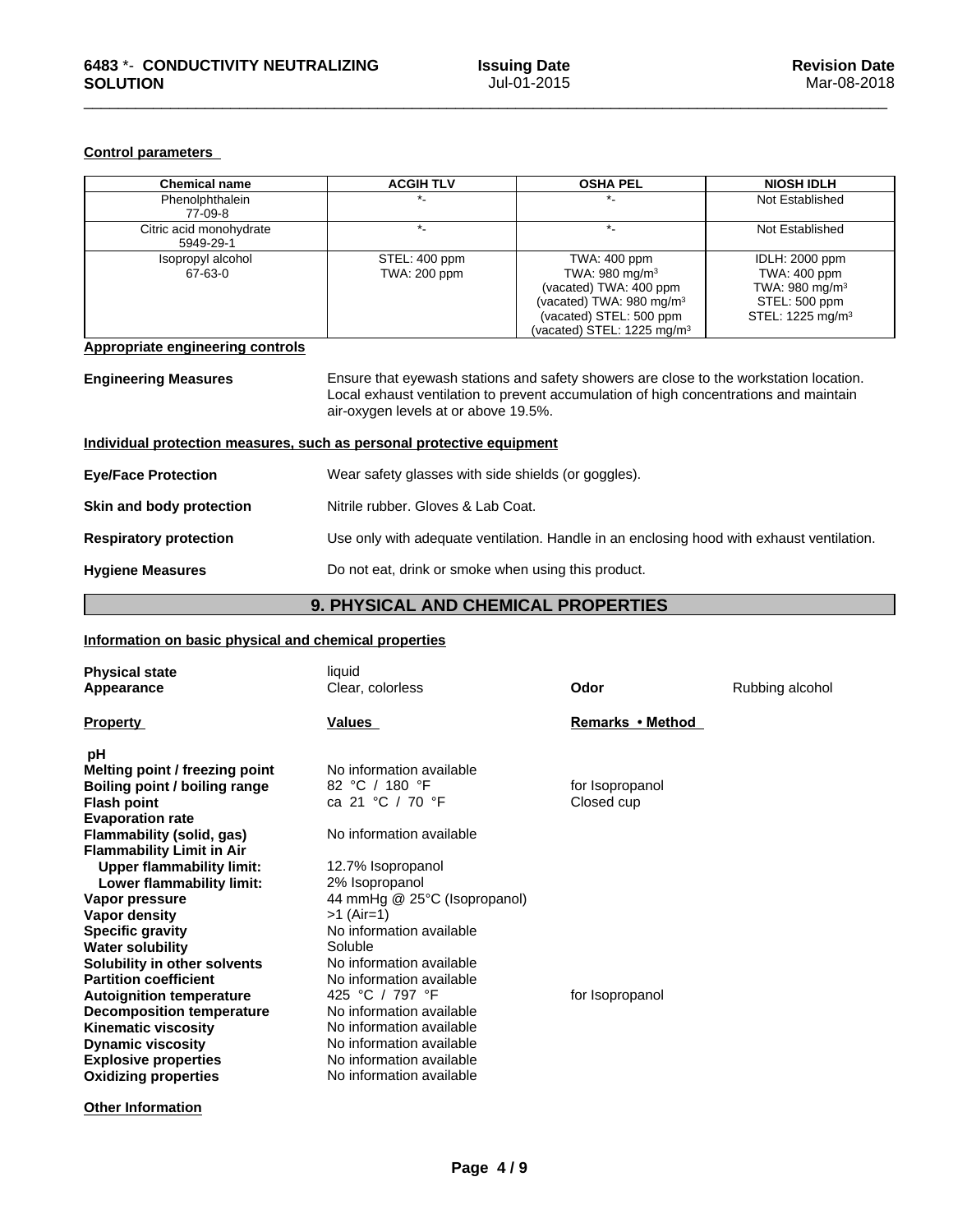**Softening point** No information available **Molecular weight Molecular <b>weight** No information available<br> **VOC Content (%)** No information available **VOC Content (%)** No information available **Density Constitution No information available**<br> **Bulk density No information available No information available** 

### **10. STABILITY AND REACTIVITY**

| <b>Stability</b><br><b>Hazardous polymerization</b> | Stable under normal conditions of use and storage.<br>Hazardous polymerization does not occur. |
|-----------------------------------------------------|------------------------------------------------------------------------------------------------|
| <b>Conditions to avoid</b>                          | Heat, flames and sparks.                                                                       |
| Incompatible materials                              | Strong oxidizing agents. Strong acids, anhydrides. Aluminium.                                  |

**Hazardous decomposition products** Carbon oxides (COx).

### **11. TOXICOLOGICAL INFORMATION**

#### **Information on likely routes of exposure**

#### **Component identification**

| Chemical name           | ATEmix (oral)                         | <b>ATEmix (dermal)</b>  | <b>Inhalation LC50</b>                |
|-------------------------|---------------------------------------|-------------------------|---------------------------------------|
| Phenolphthalein         | Not Established                       | Not Established         | Not Established                       |
| 77-09-8                 |                                       |                         |                                       |
| Citric acid monohydrate | $= 3000$ mg/kg (Rat) = $3$ g/kg (Rat) | Not Established         | Not Established                       |
| 5949-29-1               |                                       |                         |                                       |
| Isopropyl alcohol       | $= 1870$ mg/kg (Rat)                  | $= 4059$ mg/kg (Rabbit) | $= 72600$ mg/m <sup>3</sup> (Rat) 4 h |
| 67-63-0                 |                                       |                         |                                       |

#### **Information on toxicological effects**

**Carcinogenicity** The table below indicates whether each agency has listed any ingredient as a carcinogen.

| Chemical name                          | <b>ACGIH</b>    | <b>IARC</b>     | <b>NTP</b>             | <b>OSHA</b>     |
|----------------------------------------|-----------------|-----------------|------------------------|-----------------|
| <b>Phenolphthalein</b><br>177-09-8     | Not Established | Group 2B        | Reasonably Anticipated |                 |
| Citric acid monohydrate<br>  5949-29-1 | Not Established | Not Established | Not Established        | Not Established |
| Isopropyl alcohol<br>67-63-0           | Not Established | Group 3         | Not Established        |                 |

*IARC (International Agency for Research on Cancer)*

*Group 1 - Carcinogenic to Humans*

*Group 2B - Possibly Carcinogenic to Humans*

*NTP (National Toxicology Program)*

*Reasonably Anticipated - Reasonably Anticipated to be a Human Carcinogen*

*OSHA (Occupational Safety and Health Administration of the US Department of Labor) X - Present*

| <b>ATEmix (oral)</b>   |  |
|------------------------|--|
| <b>ATEmix (dermal)</b> |  |

**ATEmix (oral)** 4,251.00 mg/kg **ATEmix (dermal)**10,408.00 mg/kg

### **12. ECOLOGICAL INFORMATION**

#### **Ecotoxicity**

**Unknown Aquatic Toxicity** 53 % of the mixture consists of components(s) of unknown hazards to the aquatic environment

| <b>Chemical name</b>    | <b>Toxicity to Algae</b>  | <b>Toxicity to Fish</b>                                        | Daphnia Magna (Water Flea)   |
|-------------------------|---------------------------|----------------------------------------------------------------|------------------------------|
| Phenolphthalein         | Not Established           | Not Established                                                | Not Established              |
| 77-09-8                 |                           |                                                                |                              |
| Citric acid monohydrate | Not Established           | 1516: 96 h Lepomis macrochirus I                               | 120: 72 h Daphnia magna mg/L |
| 5949-29-1               |                           | mg/L LC50 static                                               | EC50                         |
| Isopropyl alcohol       | 1000: 72 h Desmodesmus    | 11130: 96 h Pimephales                                         | 13299: 48 h Daphnia magna    |
| 67-63-0                 |                           | subspicatus mg/L EC50 1000: 96 promelas mg/L LC50 static 9640: | mg/L EC50                    |
|                         | h Desmodesmus subspicatus | 96 h Pimephales promelas mg/L                                  |                              |
|                         | mg/L EC50                 | [LC50 flow-through 1400000: 96 h]                              |                              |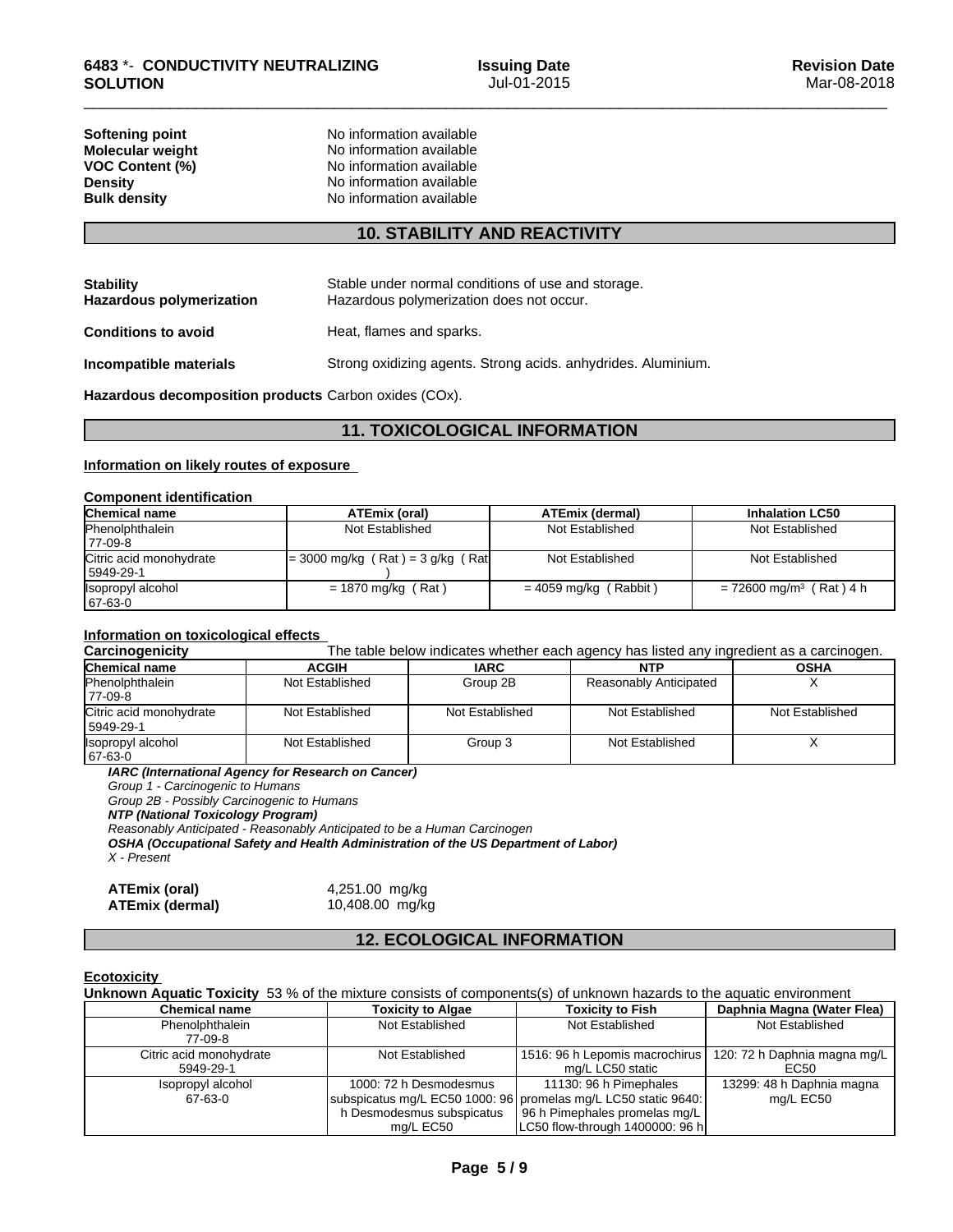Lepomis macrochirus µg/L LC50

#### **Persistence and degradability**

No information available.

#### **Bioaccumulation/Accumulation**

No information available.

| <b>Chemical name</b>                 | Log Pow         |
|--------------------------------------|-----------------|
| Phenolphthalein<br>77-09-8           | Not Established |
| Citric acid monohydrate<br>5949-29-1 | $-1.72$         |
| Isopropyl alcohol<br>67-63-0         | 0.05            |

### **13. DISPOSAL CONSIDERATIONS**

**Disposal Methods** Dispose of waste product or used containers according to local regulations.

**Contaminated packaging** Do not reuse empty containers.

| <b>Chemical name</b>                 | <b>RCRA</b>     | <b>RCRA - Basis for Listing</b> | <b>RCRA - D Series Wastes</b> | <b>RCRA - U Series Wastes</b> |
|--------------------------------------|-----------------|---------------------------------|-------------------------------|-------------------------------|
| Phenolphthalein<br>77-09-8           | Not Established |                                 | Not Established               | Not Established               |
| Citric acid monohydrate<br>5949-29-1 | Not Established |                                 | Not Established               | Not Established               |
| Isopropyl alcohol<br>67-63-0         | Not Established |                                 | Not Established               | Not Established               |

| <b>Chemical name</b>                 | <b>RCRA - Halogenated</b><br><b>Organic Compounds</b> | <b>RCRA - P Series Wastes</b> | <b>RCRA - F Series Wastes</b> | <b>RCRA - K Series Wastes</b> |
|--------------------------------------|-------------------------------------------------------|-------------------------------|-------------------------------|-------------------------------|
| Phenolphthalein<br>77-09-8           | Not Established                                       | Not Established               | Not Established               | Not Established               |
| Citric acid monohydrate<br>5949-29-1 | Not Established                                       | Not Established               | Not Established               | Not Established               |
| Isopropyl alcohol<br>67-63-0         | Not Established                                       | Not Established               | Not Established               | Not Established               |

| <b>Chemical name</b>    | California Hazardous Waste Status |
|-------------------------|-----------------------------------|
| Phenolphthalein         |                                   |
| 77-09-8                 |                                   |
| Citric acid monohydrate |                                   |
| 5949-29-1               |                                   |
| Isopropyl alcohol       | Toxic                             |
| 67-63-0                 | lgnitable                         |

### **14. TRANSPORT INFORMATION**

**DOT** 

| <u>.</u>             |                             |  |
|----------------------|-----------------------------|--|
| Proper shipping name | <b>ISOPROPANOL SOLUTION</b> |  |
| UN-No                | 1219                        |  |
| <b>Hazard Class</b>  |                             |  |
| <b>Packing group</b> |                             |  |

| <b>IATA</b>          |      |  |
|----------------------|------|--|
| UN-No                | 1219 |  |
| <b>Hazard Class</b>  | 3    |  |
| <b>Packing group</b> |      |  |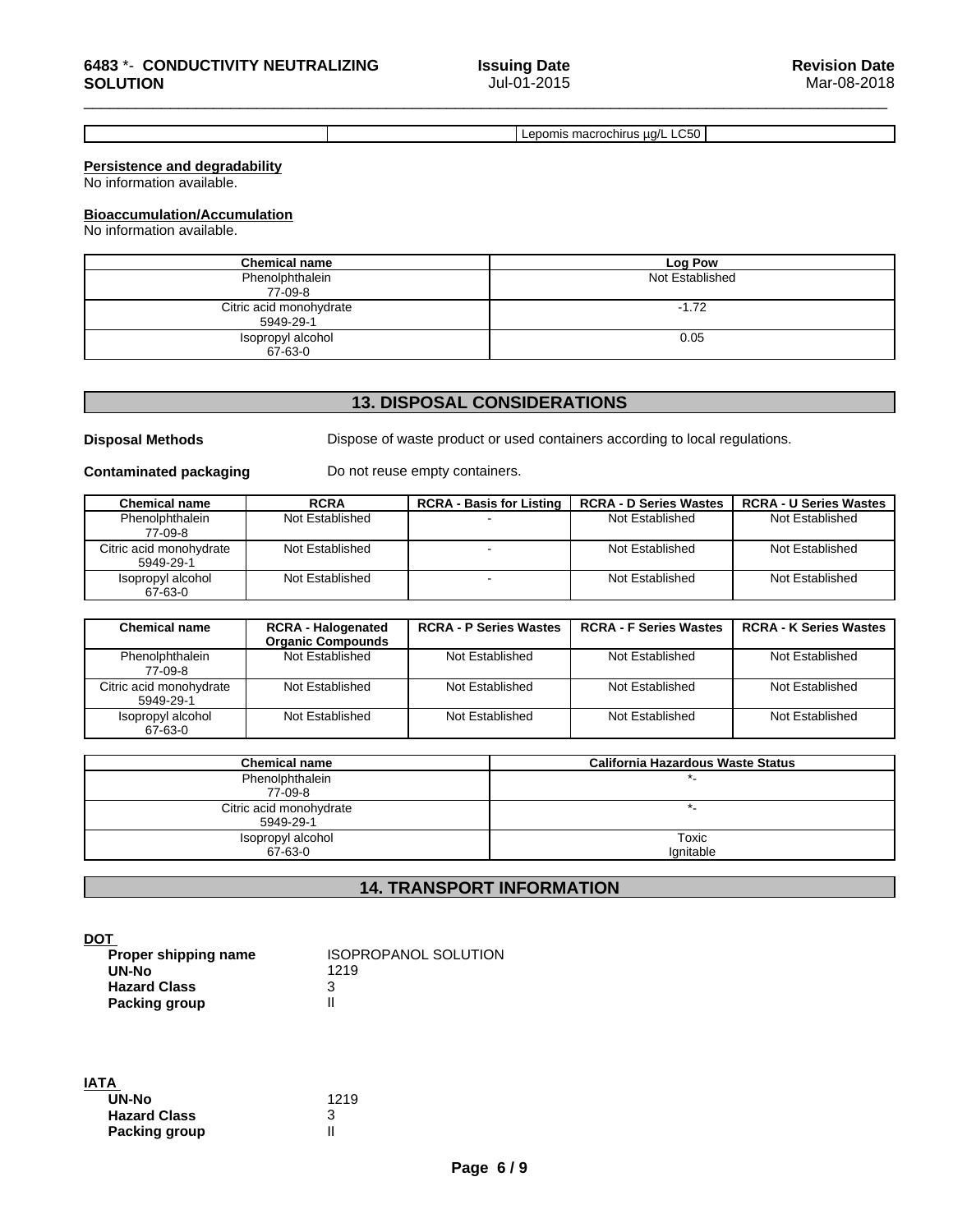### **IMDG/IMO**

| UN-No                | 1219 |
|----------------------|------|
| <b>Hazard Class</b>  |      |
| <b>Packing group</b> |      |

### **15. REGULATORY INFORMATION**

| <b>International Inventories</b> |                 |
|----------------------------------|-----------------|
| <b>TSCA</b>                      | Complies        |
| <b>DSL/NDSL</b>                  | Complies        |
| <b>EINECS/ELINCS</b>             | Does not comply |
| <b>ENCS</b>                      | Complies        |
| <b>IECSC</b>                     | Complies        |
| <b>KECL</b>                      | Does not comply |
| <b>PICCS</b>                     | Complies        |
| <b>AICS</b>                      | Complies        |

#### **Legend:**

**TSCA** - United States Toxic Substances Control Act Section 8(b) Inventory

**DSL/NDSL** - Canadian Domestic Substances List/Non-Domestic Substances List

**EINECS/ELINCS** - European Inventory of Existing Chemical Substances/European List of Notified Chemical Substances

**ENCS** - Japan Existing and New Chemical Substances

**IECSC** - China Inventory of Existing Chemical Substances

**KECL** - Korean Existing and Evaluated Chemical Substances

**PICCS** - Philippines Inventory of Chemicals and Chemical Substances

**AICS** - Australian Inventory of Chemical Substances

#### **US Federal Regulations**

#### **SARA 313**

Section 313 of Title III of the Superfund Amendments and Reauthorization Act of 1986 (SARA). This product contains a chemical or chemicals which are subject to the reporting requirements of the Act and Title 40 of the Code of Federal Regulations, Part 372

| <b>Chemical name</b>                  | <b>SARA 313 - Threshold Values %</b> |
|---------------------------------------|--------------------------------------|
| Phenolphthalein                       | 0.1                                  |
| 77-09-8                               |                                      |
| Citric acid monohydrate               | Not Established                      |
| 5949-29-1                             |                                      |
| Isopropyl alcohol                     | 1.0                                  |
| 67-63-0                               |                                      |
| <b>SARA 311/312 Hazard Categories</b> |                                      |
| Acute health hazard                   | Yes                                  |
| <b>Chronic Health Hazard</b>          | Yes                                  |

| UNIUNIU NEGILII NAZAI U           | 155 |  |
|-----------------------------------|-----|--|
| Fire hazard                       | Yes |  |
| Sudden release of pressure hazard | No  |  |
| <b>Reactive Hazard</b>            | No  |  |

#### **CWA** (Clean Water Act)

This product does not contain any substances regulated as pollutants pursuant to the Clean Water Act (40 CFR 122.21 and 40 CFR 122.42)

| <b>Chemical name</b>                 | <b>CWA - Reportable</b> | <b>CWA - Toxic Pollutants</b> | <b>CWA - Priority Pollutants</b> | <b>CWA - Hazardous</b> |
|--------------------------------------|-------------------------|-------------------------------|----------------------------------|------------------------|
|                                      | Quantities              |                               |                                  | <b>Substances</b>      |
| Phenolphthalein<br>77-09-8           | Not Established         | Not Established               | Not Established                  | Not Established        |
| Citric acid monohydrate<br>5949-29-1 | Not Established         | Not Established               | Not Established                  | Not Established        |
| Isopropyl alcohol<br>67-63-0         | Not Established         | Not Established               | Not Established                  | Not Established        |

#### **CERCLA**

This material, as supplied, does not contain any substances regulated as hazardous substances under the Comprehensive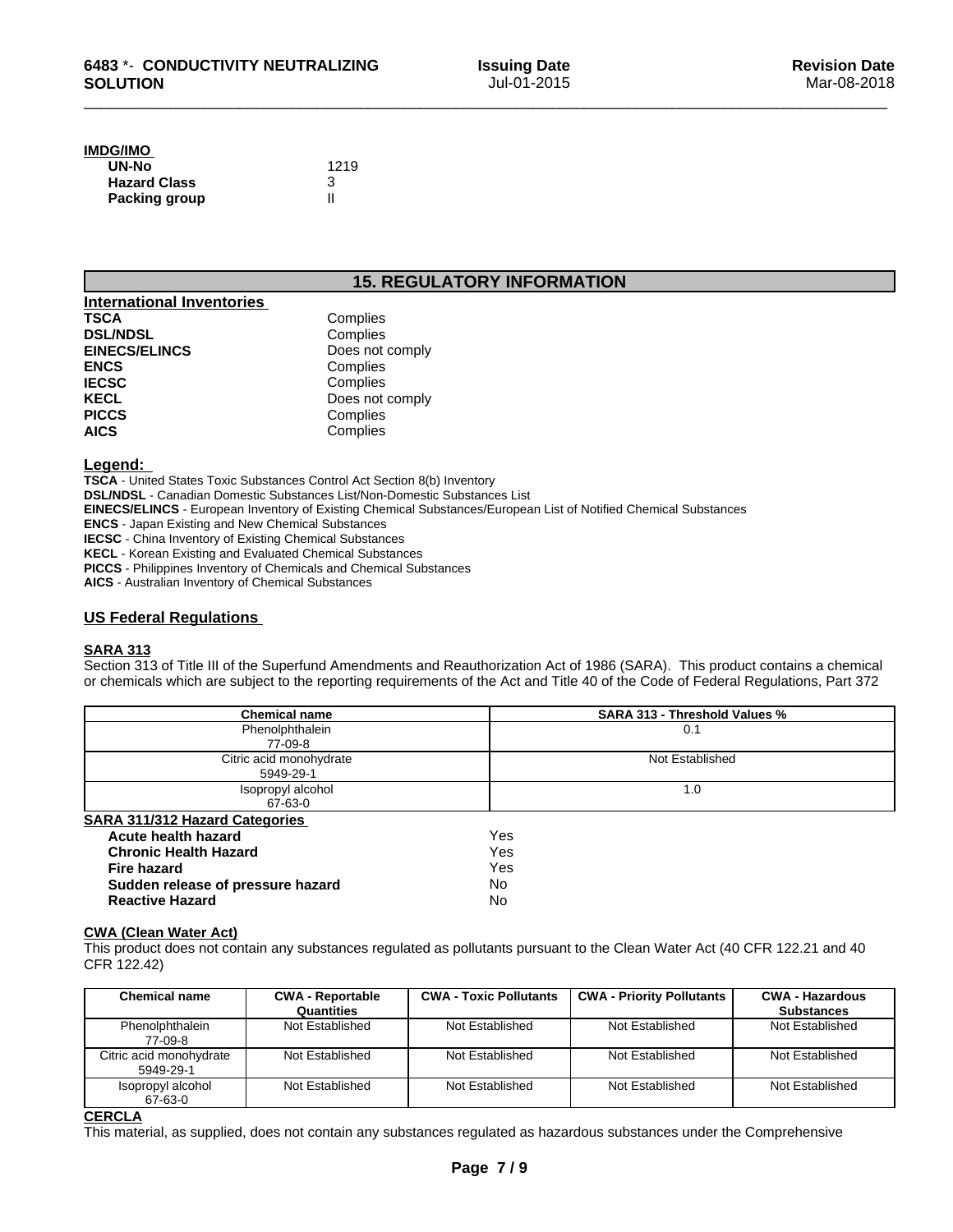**Hazards** N/A

Environmental Response Compensation and Liability Act (CERCLA) (40 CFR 302) or the Superfund Amendments and Reauthorization Act (SARA) (40 CFR 355). There may be specific reporting requirements at the local, regional, or state level pertaining to releases of this material

| Chemical name                        | <b>Hazardous Substances RQs</b> | <b>CERCLA/SARA RQ</b> | RQ |
|--------------------------------------|---------------------------------|-----------------------|----|
| Phenolphthalein<br>77-09-8           |                                 | Not Established       |    |
| Citric acid monohydrate<br>5949-29-1 |                                 | Not Established       |    |
| Isopropyl alcohol<br>67-63-0         |                                 | Not Established       |    |

#### **US State Regulations**

#### **California Proposition 65**

WARNING: Cancer - www.P65Warnings.ca.gov

| <b>Chemical name</b>                 | <b>California Proposition 65</b> |
|--------------------------------------|----------------------------------|
| Phenolphthalein<br>77-09-8           | Carcinogen                       |
| Citric acid monohydrate<br>5949-29-1 | Not Established                  |
| Isopropyl alcohol<br>67-63-0         | Not Established                  |

#### **U.S. State Right-to-Know Regulations**

| <b>Chemical name</b>                 | <b>New Jersey</b> | <b>Massachusetts</b> | Pennsylvania    |
|--------------------------------------|-------------------|----------------------|-----------------|
| Phenolphthalein<br>77-09-8           |                   | Not Established      | Not Established |
| Citric acid monohydrate<br>5949-29-1 | Not Established   | Not Established      | Not Established |
| Isopropyl alcohol<br>67-63-0         |                   |                      |                 |

#### **CPSC (Consumer Product Safety Commission) - Specially Regulated Substances**

#### **16. OTHER INFORMATION**

**NFPA Health hazard** 2**Flammability** 2 **Instability** 1 **Physical and Chemical**

**Health hazard** 2 **Flammability** 2 **Stability** 2

2 **Health Hazard** 2 **Fire Hazard** 2 Reactivity 2

**Issuing Date Revision Date** Mar-08-2018 **Disclaimer**

**Prepared by Senson Regulatory Affairs Department Issuing Date Reason for revision** SDS sections updated 15 16